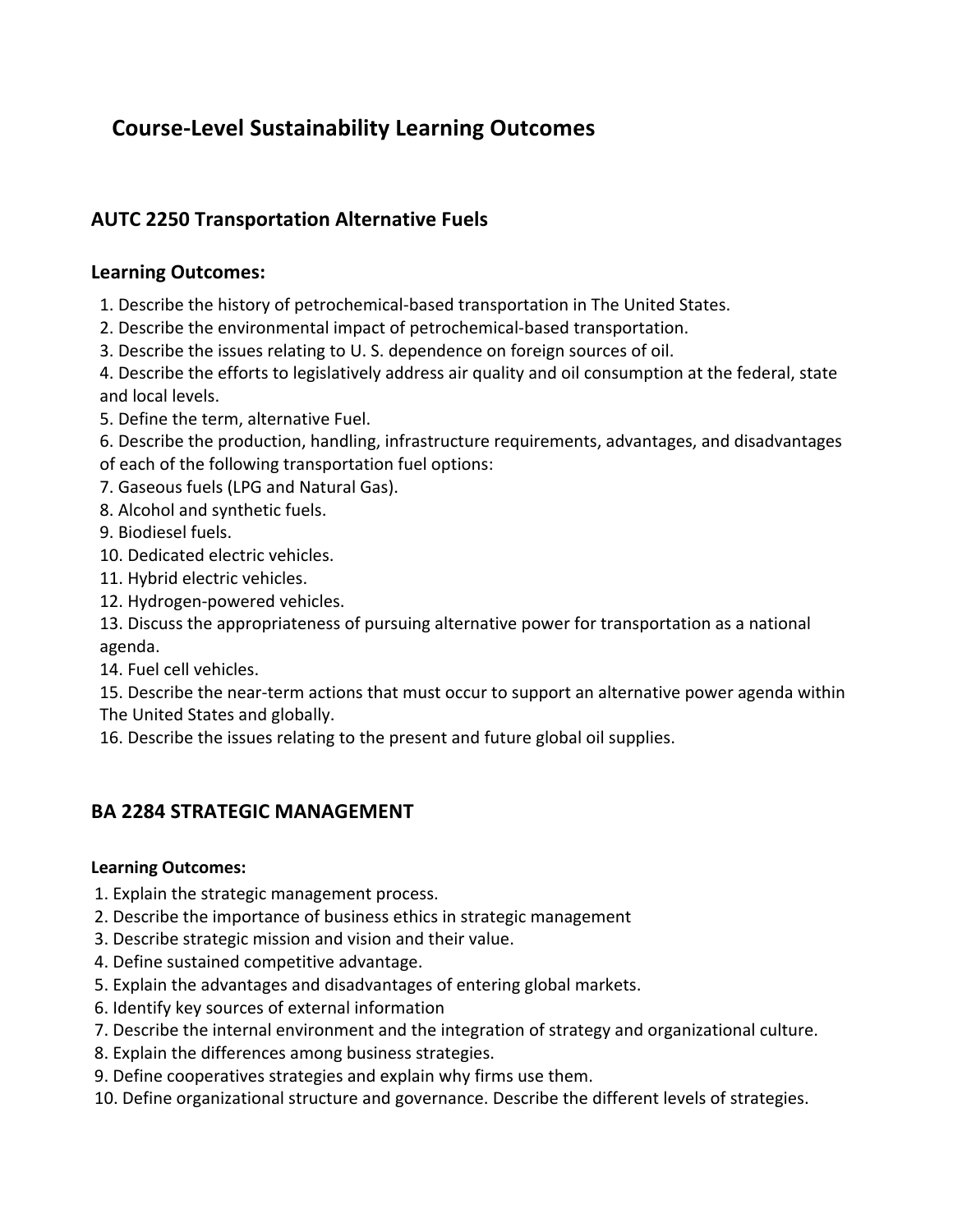11. Describe strategic management in nonprofit, government, and small organizations.

12. Describe the 21st century competitive landscape and the role of sustainability, globalization and technology.

13. Prepare and present a written strategic management case analysis.

### **BIO 1110: Environmental Science**

### **Outcome #1: Use the scientific method to solve hypothetical environmental problems.**

1. Identify and describe the steps of the scientific method and give examples of each step for hypothetical environmental problems.

2. Describe how to use the scientific method to determine cause and effect relationships in environmental issues.

3. Describe how use of the scientific method could change the way man responds to environmental problems.

4. Discuss other factors besides scientific principles which should be considered when solving environmental problems.

#### **Outcome #2: Evaluate the components of the biosphere.**

1. Describe the components of the biosphere.

2. Explain the relationships of food and energy for the biosphere components.

3. Explain the pathways of relevant chemical elements through the components of the biosphere (Biogeochemical Cycles).

4. Explain the relationship of the Law of the Conservation of Matter and the pathways of chemical elements through the biosphere.

### **Outcome #3: Apply the major principles of ecology to environmental issues.**

1. Explain the relationship of issues related to resource use to the Law of Conservation of Matter and Biogeochemical Cycles.

2. Diagram the pathway of energy through the biosphere (Laws of Thermodynamics).

3. Explain the relationship of the Laws of Thermodynamics to issues related to energy and resource use.

### **Outcome #4: Explain man's impact on the ecological characteristics of the biosphere.**

- 1. Formulate ecological solutions to the problems discussed in class.
- 2. Discuss solutions to energy and materials shortages.
- 3. Discuss solutions to soil depletion and agricultural production.
- 4. Discuss solutions to forestry problems.

5. Discuss solutions to land and water pollution.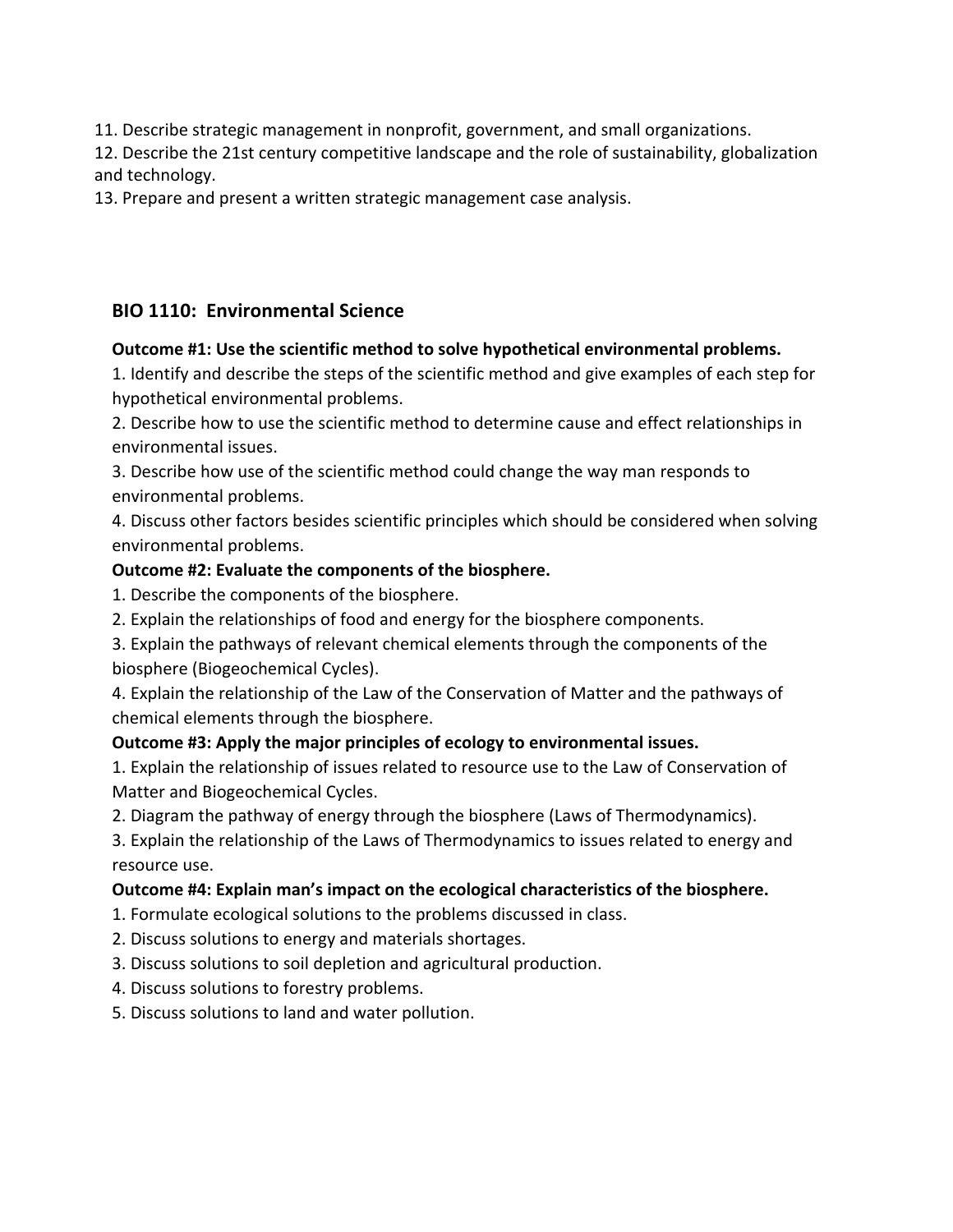# **BIO 1192 Environmental Science Lab**

#### **Outcome #1: Use the scientific method to solve hypothetical environmental problems.**

1. Identify and describe the steps of the scientific method and give examples of each step for hypothetical environmental problems.

2. Describe how to use the scientific method to determine cause and effect relationships in environmental issues.

3. Describe how use of the scientific method could change the way man responds to environmental problems.

4. Discuss other factors besides scientific principles which should be considered when solving environmental problems.

### **Outcome #2: Evaluate the components of the biosphere.**

1. Describe the components of the biosphere.

2. Explain the relationships of food and energy for the biosphere components.

3. Explain the pathways of relevant chemical elements through the components of the biosphere (Biogeochemical Cycles).

4. Explain the relationship of the Law of the Conservation of Matter and the pathways of chemical elements through the biosphere.

### **Outcome #3: Apply the major principles of ecology to environmental issues.**

1. Explain the relationship of issues related to resource use to the Law of Conservation of Matter and Biogeochemical Cycles.

2. Diagram the pathway of energy through the biosphere (Laws of Thermodynamics).

3. Explain the relationship of the Laws of Thermodynamics to issues related to energy and resource use.

#### **Outcome #4: Explain man's impact on the ecological characteristics of the biosphere.**

- 1. Formulate ecological solutions to the problems discussed in class.
- 2. Discuss solutions to energy and materials shortages.
- 3. Discuss solutions to soil depletion and agricultural production.
- 4. Discuss solutions to forestry problems.
- 5. Discuss solutions to land and water pollution.

# **BIO 2410: Ecology and Evolution and BIO 2492 Ecology and Evolution Laboratory**

### **Outcome #9: Examine the basic principles of ecology.**

1. Describe the interactions between organisms and their environment and how that makes the distribution of species.

- 2. Explore the scope of ecological research from organismal to global ecology.
- 3. Link ecology and evolutionary biology.
- 4. Describe both biotic and abiotic limiting factors of ecosystems.
- 5. Compare terrestrial and aquatic biomes and their specific defining characteristics.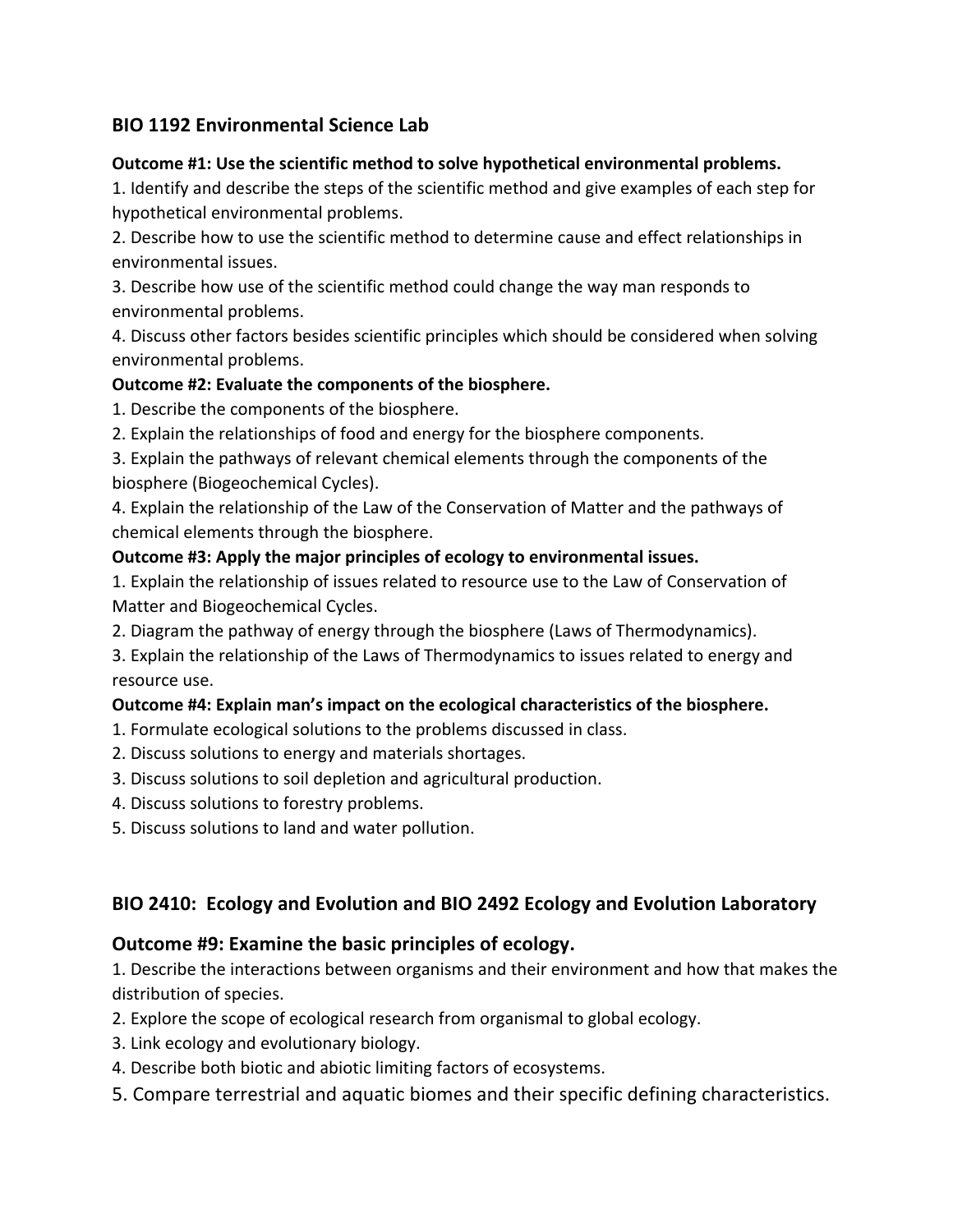### **Outcome #10: Investigate the genetic basis of behavior.**

- 1. Describe how discreet sensory inputs can stimulate both simple and complex behaviors.
- 2. Describe how learning establishes specific links between experience and behavior.

3. Describe how both genetic make-up and environment contribute to development of behaviors.

4. Discuss altruistic behavior in the context of inclusive fitness.

### **Outcome #11: Describe the ecology of populations.**

1. Explain why population density, dispersion, and demographics are influenced by dynamic biological processes.

- 2. Describe the research that demonstrates population dynamics.
- 3. Relate the effects of natural selection to population dynamics.
- 4. List the factors that regulate population growth.
- 5. Explain why human population can be said to have experienced ecological release.

### **Outcome #12: Describe communities.**

- 1. Diagram the trophic levels of given communities.
- 2. Describe how dominant and keystone species influence community structure.
- 3. Contrast bottom-up and top-down controls on ecosystem structure.
- 4. Examine how species diversity and composition relates to resilience in ecosystems.
- 5. Describe ecological succession.

### **Outcome #13: Examine energy flow and nutrient cycling in ecosystems.**

- 1. Examine the physical laws that govern energy flow and chemical cycling in ecosystems.
- 2. Discuss the global energy budget.
- 3. Relate primary productivity to the health of terrestrial ecosystems.
- 4. Examine the water cycle, the carbon cycle, the terrestrial nitrogen cycle, and the phosphorus cycle.
- 5. Contrast decomposition rates of various ecosystem types.
- 6. Discuss how human activities now dominate most chemical cycles on earth.

# **ECON 2203 Society and the Environment**

#### Learning outcomes:

1. Describe historical patterns and trends of resource use and pollution creation for the US and the world.

2. Apply the concept of environmental externalities to a variety of real world situations. Analyze specific examples of pollution and evaluate policies aimed at reducing pollution. 3. Compare and contrast different policies for pollution reduction, including taxes, tradable permit systems, and direct regulatory approaches, with respect to both costs

### and effectiveness.

4. Identify common property resources and use information on extraction costs and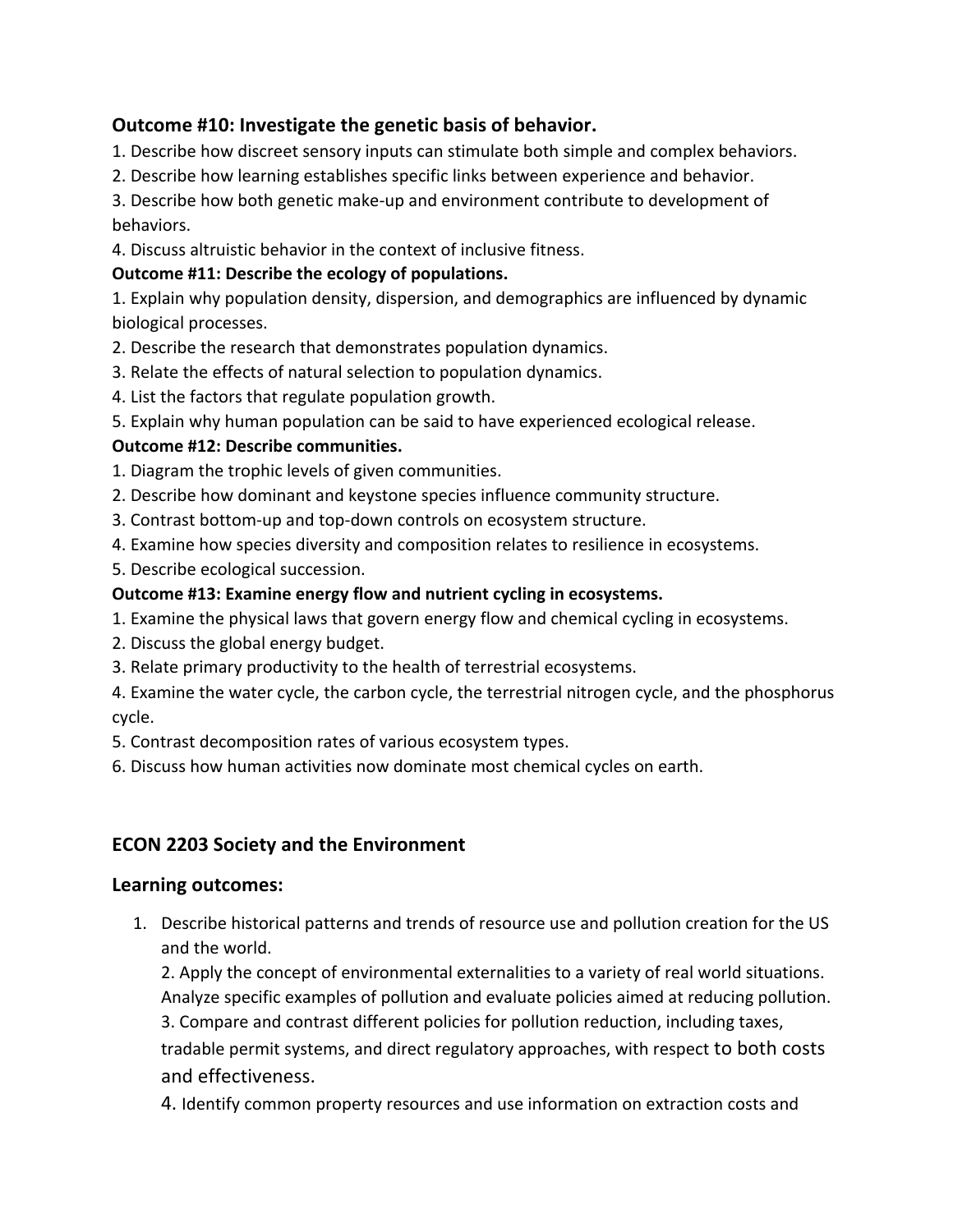market demand to predict outcomes and devise policies to improve outcomes. 5. Describe the scientific evidence of climate change, summarize current global and national climate change policies and evaluate proposed policies with respect to effectiveness and cost.

6. Study one environmental issue in depth, applying a variety of the tools developed in this class to explaining the issue. Produce a written research paper.

### **GEOG 1102: Human Geography**

### **Learning Outcomes:**

1. investigate the basic concepts of human geography

2. identify spatial distribution of cultural characteristics and use them to analyze world problems such as ethnic and political conflict, urbanization, development, population, migration, and resource issues.

#### **HT 1101: INTRODUCTION TO TOURISM**

#### **Learning Outcomes:**

1. Research the different types and availability of prospective careers in the tourism industry.

2. Summarize the history and evolution of hospitality and tourism.

3. Describe the importance of segmenting the tourism market.

4. Evaluate and analyze quality customer services.

5. Examine ethics in the hospitality industry.

6. Identify the role of transportation in the hospitality industry.

7. Describe the impact of airline deregulation on the hospitality and tourism industry.

8. Identify and describe the major classifications of accommodations.

9. Compare and contrast organizational structures of hospitality organizations including the brigade system.

10. Analyze the various operations in the food and beverage sector.

11. Examine the importance of the menu, production and service in food and beverage operations.

12. Evaluate the economic impact of casinos, convention centers, events, entertainment and attractions.

13. Illustrate the similarities and differences between resorts, destinations and cruises.

14. Identify organizations that promote tourism.

15. Analyze the economic and political impact of tourism.

16. Analyze the social and cultural impact of tourism.

17. Describe emerging trends and technology that will impact the future of hospitality and tourism.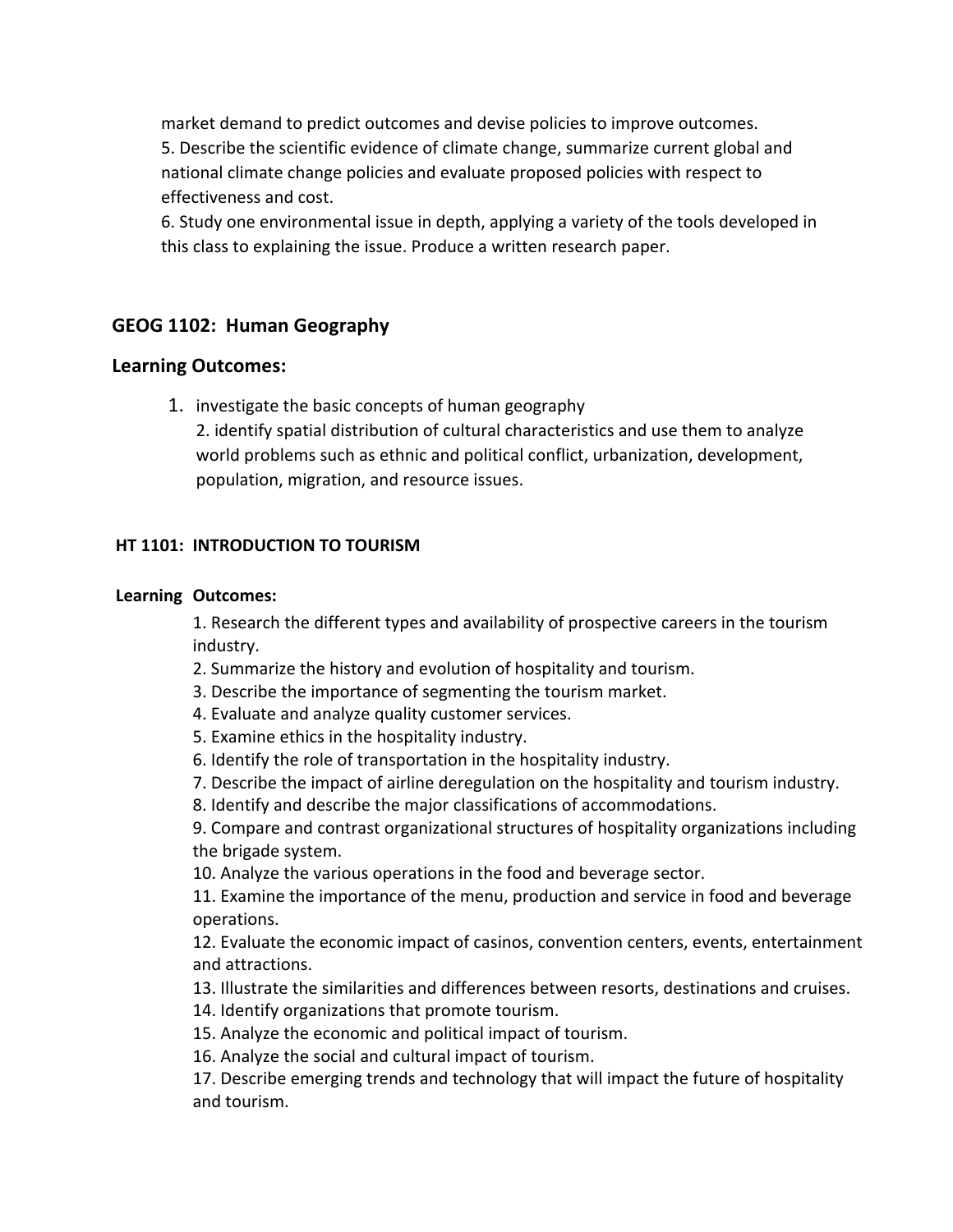18. Differentiate between mass tourism and ecotourism.

### **NS 2010: Natural Science for Teachers**

### **Learning Outcomes:**

- 1. Examine major water issues.
	- 2. Identify specific types of water pollutants.
	- 3. Discuss water cycle.
	- 4. Contrast different methods of water conservation.
	- 5. Determine the relationships between components of an ecosystem.
	- 6. Identify components to an ecosystem.
	- 7. Discuss possible disturbances and their causes in an ecosystem.
	- 8. Review the meaning of j-curves and s-curves in animal populations.
	- 9. Analyze problems in food supply issues.
	- 10. Explain the green revolution.
	- 11. Identify food supply issues and their underlying causes.
	- 12. Discuss issues of pesticides and herbicides in the environment.
	- 13. Identify problems in modern day agriculture.
	- 14. Contrast productive and unproductive soils.
	- 15. Examine differences in human population between the developing versus the developed world.
	- 16. List underlying factors that influence family size.
	- 17. Identify possible solutions to growing populations.
	- 18. Discus ecological footprint in the developing versus the developed world.
	- 19. Contrast solutions to ecosystem degradation and human consumption.
	- 20. Contrast solutions to urban sprawl.
	- 21. Identify origins of urban sprawl.
	- 22. Define sustainability.
	- 23. Discuss the five principles of sustainability.
	- 24. Distinguish between Neolithic, industrial, and environmental revolutions.
	- 25. Identify environmental impacts of urban sprawl.
	- 26. Contrast global solutions to the energy crisis.
	- 27. Cite differences between renewable and non-renewable energy sources.
	- 28. Identify origins of fossil fuels.
	- 29. Discuss human interest in fossil fuels from a historical perspective.